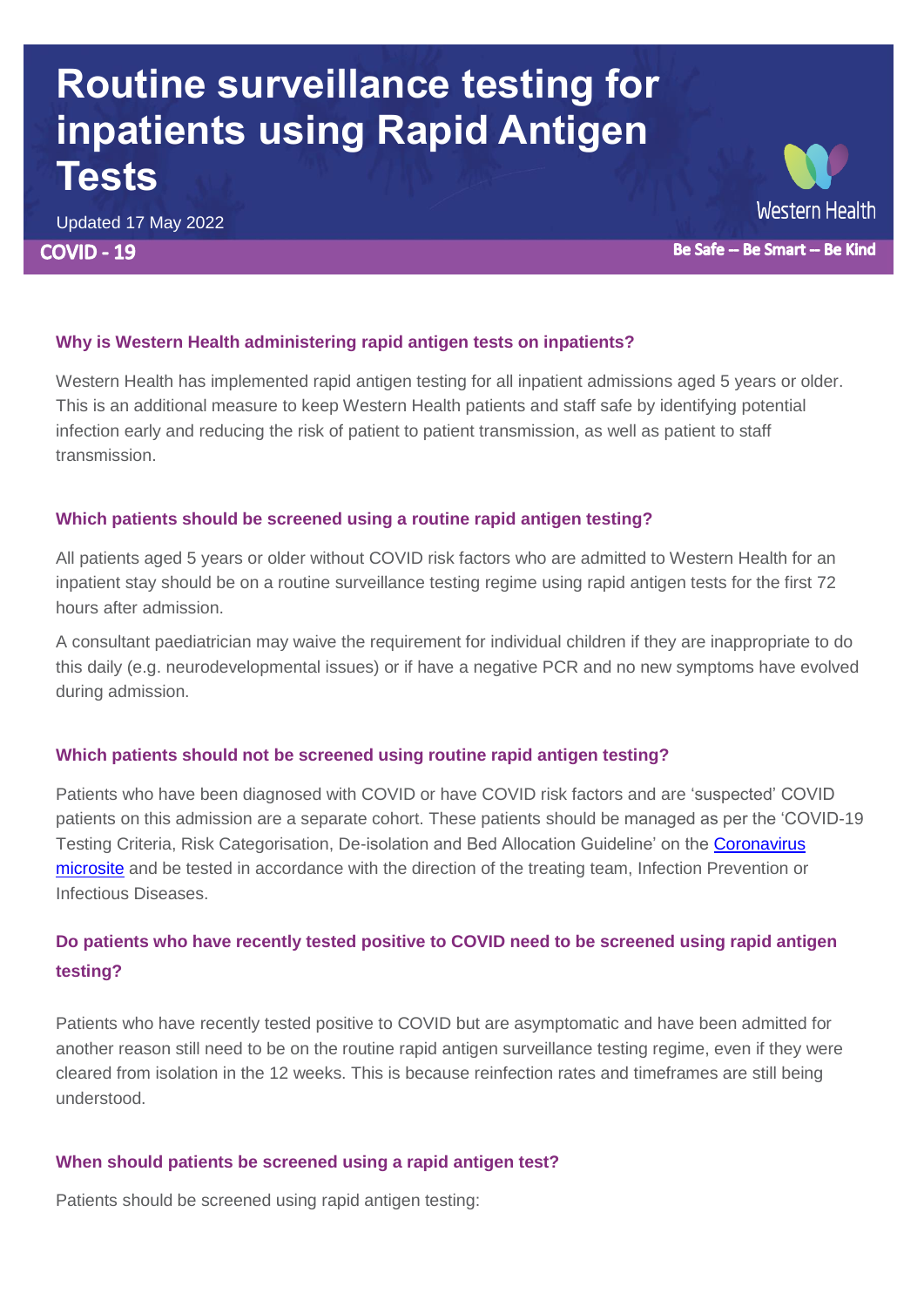- On Day 0 the day of entry to the health service e.g. in the Emergency Department, Maternity Assessment Centre (MAC) or other location where patients are first admitted
- Every day for 72 hours after admission, including:
	- $\circ$  Day 1 24 hours after admission
	- $\circ$  Day 2 48 hours after admission
	- $\circ$  Day 3 72 hours after admission
- Prior to transfer to Subacute

For patients who remain in Western Health for longer periods should have additional screening using rapid antigen testing on

- Day 7 after admission
- Day 14 after admission

Western Health

Day 21 after admission and every further 7 days until the patient is discharged from Western Health.

Refer to Appendix A for a flowchart of the testing process.

#### **How can wards monitor who is due for rapid antigen testing?**

The last date each patient had a rapid antigen test that was documented in the EMR can be viewed on the EMR Ward Overview page, example circled in red below:

| <b>Ward Overview Page</b>                                |                      |    |                                   |                                                                                   |                            |                            |                          |                            |                        |                                          |          |            |                                         |                       |                                | □ Full screen ■ Print → 5 minutes ago |
|----------------------------------------------------------|----------------------|----|-----------------------------------|-----------------------------------------------------------------------------------|----------------------------|----------------------------|--------------------------|----------------------------|------------------------|------------------------------------------|----------|------------|-----------------------------------------|-----------------------|--------------------------------|---------------------------------------|
| $\mathcal{A}=\mathcal{A}$<br>100%                        |                      |    |                                   |                                                                                   |                            |                            |                          |                            |                        |                                          |          |            |                                         |                       |                                |                                       |
| $\times$<br>Ward Overview Page<br>$+$                    |                      |    |                                   |                                                                                   |                            |                            |                          |                            |                        |                                          | $\equiv$ |            |                                         |                       |                                |                                       |
| Patient List Demo1 Building                              |                      |    | $\vee$<br><b>List Maintenance</b> |                                                                                   |                            |                            |                          |                            |                        |                                          |          |            | <b>Add Patient</b>                      | <b>Establish Rela</b> | onships                        | $\sharp \equiv$<br>Filter             |
| Patient                                                  | Location             | Is | <b>Resus</b>                      | Dx                                                                                | Al                         | Mobility Assi              | Falls Assess.            | PI Assessme                | <b>BOC Assess</b>      | 4AT/Cogniti                              | BO?/     | <b>IDC</b> | Comme                                   | $D_{\cdot\cdot}$      | RAT COVID-19                   |                                       |
| *CERNERZZZP<br>MRN: 90000051<br>DOB: 03 FEB 1935         | 1 South              |    |                                   | 1 - Scurvy<br>2 - Vitamin C deficiency<br><b>Bacterial sepsis</b><br>$\mathbf{1}$ | Infecti.<br>Infecti.       |                            |                          | Score 9 or b<br>17 mos ago |                        | $\circled{+}$ Score 4+ =<br>$10$ mos ago |          |            | cath test<br>Adding a ne<br><b>FFMN</b> |                       | <b>O</b> Positive<br>3 wks ago |                                       |
| *Testwhs, EMI<br>MRN: 90000052<br>DOB: 28 SEP 2016       | Room 1<br>2 North    |    |                                   |                                                                                   |                            |                            |                          |                            |                        | (!) Score 1 - 3<br>10 mos ago            |          |            |                                         | Cle                   | <b>O</b> Positive<br>5 mos ago |                                       |
| *CERNERZZZP<br>MRN: 90000053<br>DOB: 01 JAN 1983         | Room 1<br>2 North    |    |                                   | 1 - Pneumonia                                                                     | Infecti.                   |                            |                          |                            |                        |                                          |          |            |                                         |                       | <b>O</b> Positive<br>7 mos ago |                                       |
| <b>TESTHTS, Joa</b> 2<br>MRN: 288288<br>DOB: 01 MAR 2000 | $03 - 04$<br>CY-DEMO |    | o.                                | Acute appendicitis<br>Adverse drug reaction<br>Adverse drug reaction 2            | Abnor.<br>Accide<br>A., 12 | MS W Assist S<br>MS W Four | High Risk -<br>3 mos ago | Severe Risk<br>7 mos ago   | VERY HIGH<br>7 mos ago | ← Possible deli<br>7 mos ago             |          |            | test                                    | Cle.                  | Negative<br>11 days ago        |                                       |

Staff are also able to click into each section to see the last 3 rapid antigen tests (including the date and result) for each patient:

| <b>Ward Overview Page</b>                                                                            |                      |    |                                   |                                                                                     |                              |                            |                          |                            |                                  |                                     |                                                                           |                                | [□] Full screen 面 Print 2 7 minutes ago                     |
|------------------------------------------------------------------------------------------------------|----------------------|----|-----------------------------------|-------------------------------------------------------------------------------------|------------------------------|----------------------------|--------------------------|----------------------------|----------------------------------|-------------------------------------|---------------------------------------------------------------------------|--------------------------------|-------------------------------------------------------------|
| $\bullet \bullet \bullet \Delta$<br>100%<br>$\times$<br>Ward Overview Page<br>$+$<br>$\equiv$ $\sim$ |                      |    |                                   |                                                                                     |                              |                            |                          |                            |                                  |                                     |                                                                           |                                |                                                             |
| Patient List Demo1 Building                                                                          |                      |    | $\vee$<br><b>List Maintenance</b> |                                                                                     |                              |                            |                          |                            |                                  |                                     | <b>Add Patient</b>                                                        | <b>Establish Relationships</b> | $z=$<br>Filter                                              |
| Patient                                                                                              | Location             | Is | Resus                             | Dx                                                                                  | <b>AL</b>                    | Mobility Assi              | Falls Assess             | PI Assessme                | <b>BOC Assess</b>                | 4AT/Cogniti.                        | Open Chart                                                                |                                | $\times$                                                    |
| *CERNERZZZP<br>MRN: 90000051<br>DOB: 03 FEB 1935                                                     | 1 South              |    |                                   | $1 -$ Scurvy<br>2 - Vitamin C deficiency<br>$\mathbf{1}$<br><b>Bacterial sepsis</b> | Infecti.<br>Infecti          |                            |                          | Score 9 or b<br>17 mos ago |                                  | $\bigcirc$ Score 4+ -<br>10 mos ago | <b>TESTHTS, Joanne</b><br>22 yrs F DOB: 01 MAR 2000 MRN: 288288 FIN: 1290 |                                |                                                             |
| *Testwhs, EMI<br>MRN: 90000052<br>DOB: 28 SEP 2016                                                   | Room 1<br>2 North    |    |                                   |                                                                                     |                              |                            |                          |                            |                                  | 10 mos ago                          | Score 1 - 3 RAT COVID-19<br>Selected Visit                                |                                |                                                             |
| *CERNERZZZP<br>MRN: 90000053<br>DOB: 01 JAN 1983                                                     | Room 1<br>2 North    |    |                                   | 1 - Pneumonia                                                                       | Infecti                      |                            |                          |                            |                                  |                                     | Negative<br><b>O</b> Positive<br>Negative                                 |                                | 28 APR 2022 15:56<br>20 APR 2022 14:10<br>13 DEC 2021 15:45 |
| <b>TESTHTS, Joa</b> 2.<br>MRN: 288288<br>DOB: 01 MAR 2000                                            | $03 - 04$<br>CY-DEMO |    | $\mathfrak{m}$                    | Acute appendicitis<br>Adverse drug reaction<br>Adverse drug reaction 2              | Abnor<br>Accide<br>$A_{}$ 12 | MS W Assist S<br>MS W Four | High Risk -<br>3 mos ago | Severe Risk<br>7 mos ago   | <b>O</b> VERY HIGH.<br>7 mos ago | ← Possible del<br>7 mos ago         |                                                                           |                                |                                                             |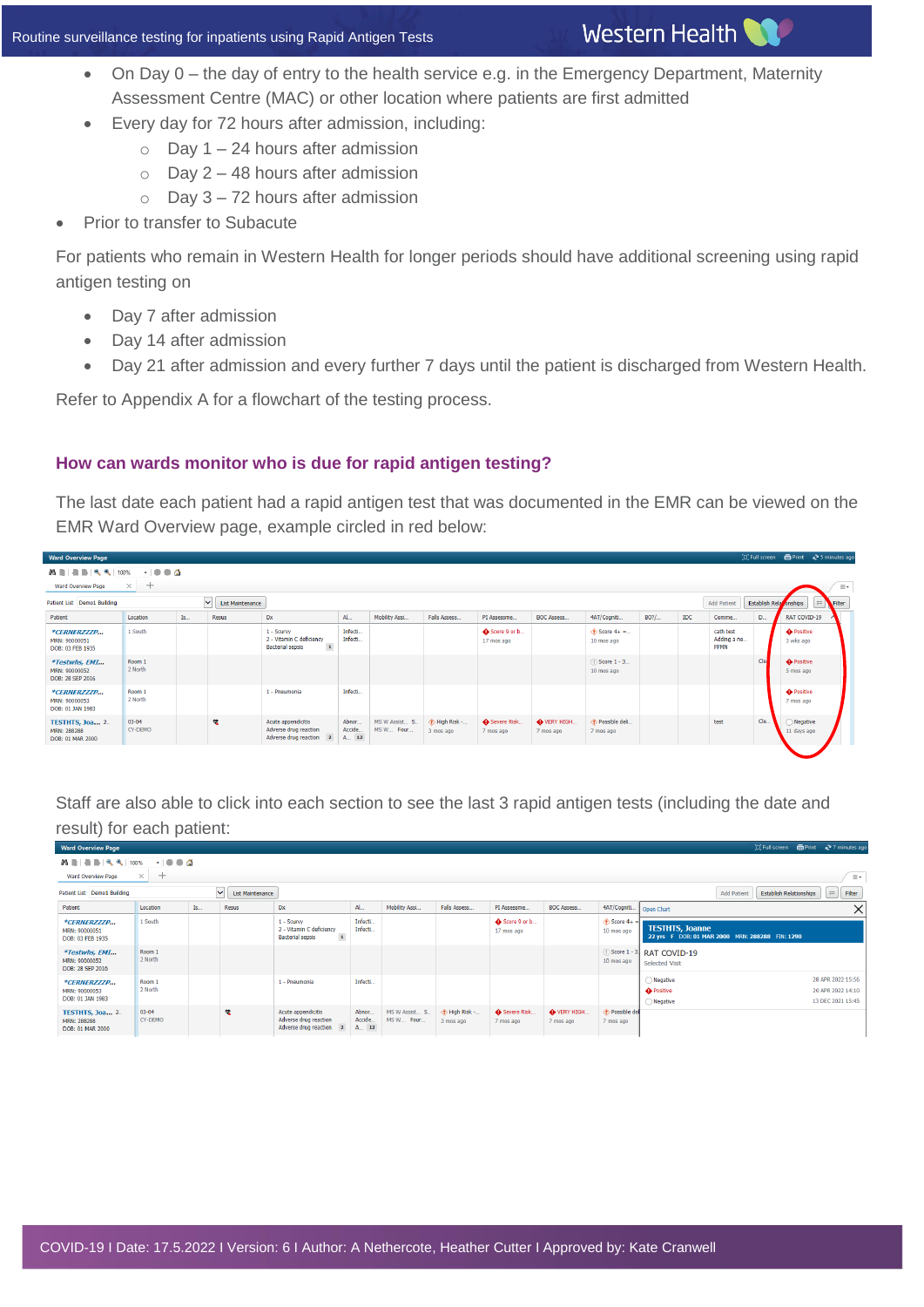| <b>TESTHTS, Joanne</b><br>22 yrs F DOB: 01 MAR 2000 MRN: 288288 FIN: 1290 |  |                   |
|---------------------------------------------------------------------------|--|-------------------|
| RAT COVID-19<br><b>Selected Visit</b>                                     |  |                   |
| Negative                                                                  |  | 28 APR 2022 15:56 |
| Positive                                                                  |  | 20 APR 2022 14:10 |
| Negative                                                                  |  | 13 DEC 2021 15:45 |

This record should be referred to during nursing handovers and be used by wards to monitor which patients are due for rapid antigen testing according to the recommended surveillance regime.

#### **Does my patient need to be in isolation during this time?**

If a patient has no other risk factors and is undergoing routine rapid antigen testing surveillance they are not required to be in isolation. The COVID risk assessment should be reviewed each shift to ensure that no new risk factors have been identified and that there is no existing COVID related infection risk alert on EMR.

#### **Consent**

Patients should be provided with information about why and how the tests are being performed, including:

- The benefit of early diagnosis if they have COVID, to make sure that they receive access to the best care as soon as possible;
- The benefit of keeping themselves and other patients safe by ensuring that they are cared for in the right way in the right environment; and
- How the test will be administered

Patients should be asked for verbal consent to the test. If the patient is a child, their NOK or responsible adult should be asked to provide consent.

If consent is declined and the patient has no other COVID risk factors this should be documented in the EMR. If consent is declined and the patient has COVID risk factors, this should be escalated through to the de-isolation team via switch for further advice.

#### **Which tests will be used?**

Western Health

A variety of rapid antigen tests may be used depending on the supply available at the time. Some tests may be described as 'self-test' kits. However, in the context of patient testing, all tests should be administered by a Western Health healthcare worker.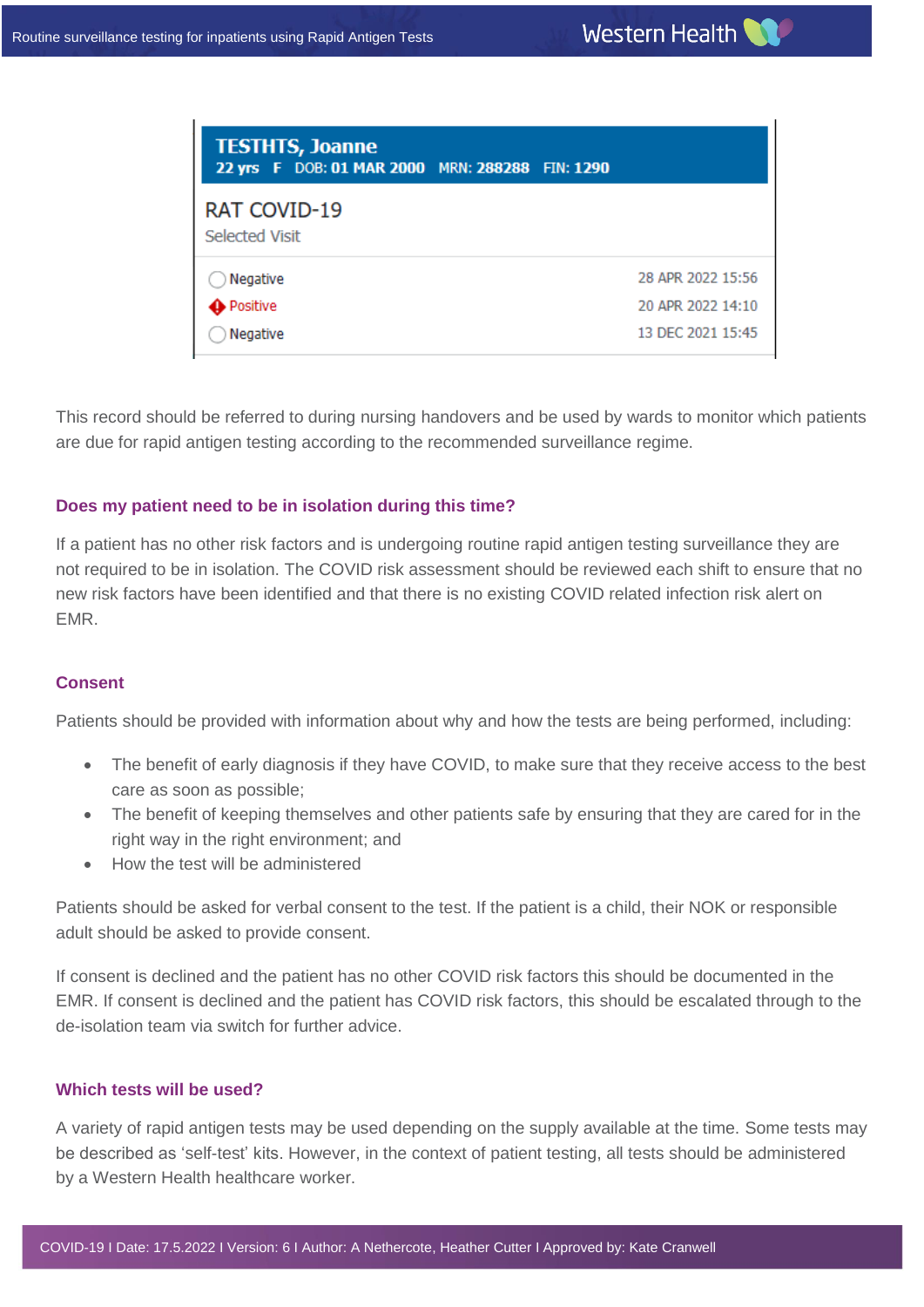#### **How to access Rapid Antigen Tests for patients**

The test kits may be ordered via the PPE team. During business hours below either phone the PPE team or email to [COVID-19PPE@wh.org.au.](mailto:COVID-19PPE@wh.org.au) Areas should use the PPE ordering template which has been updated to include rapid antigen testing ordering.

| <b>Site</b>                    | <b>Business Hours availability</b>         | <b>Business Hours</b><br>phone number | After hours contact |
|--------------------------------|--------------------------------------------|---------------------------------------|---------------------|
| Sunshine<br>Hospital           | Mon - Fri 0730 - 1600                      | 0466 813 640                          | <b>AHA</b>          |
| Footscray<br>Hospital          | Monday, Wednesday, Friday<br>$0730 - 1400$ | 0466 813 640                          | AHA                 |
| Williamstown<br>Hospital       | <b>Weekly on Tuesdays</b><br>$0800 - 1200$ | 0466 813 640                          | <b>AHA</b>          |
| <b>Sunbury Day</b><br>Hospital | Fortnightly on Thursdays<br>AM delivery    | 0466 813 640                          | N/A                 |

#### **How to store Rapid Antigen Tests on the ward**

Rapid antigen tests must be stored between 2 and 30 degrees, and out of direct sunlight. Failure to store correctly may mean that the tests are not valid.

#### **How to perform the test**

Western Health

Each rapid antigen test kit comes with instructions regarding how to perform the test and all the equipment required. There may be minor variations in the process depending on the brand of rapid antigen test being administered. All clinicians administering the tests should review the instructions every time that they administer a different type of test to ensure that the correct process is followed for that particular test.

Links to instructional videos for common rapid antigen tests used at Western Health can also be found in Appendix B.

Testing is an aseptic procedure so routine infection prevention practices should be followed and appropriate PPE for the ward areas should be worn aligning with the PPE Guidelines available on the [Coronavirus microsite](https://coronavirus.wh.org.au/) under [PPE.](https://coronavirus.wh.org.au/ppe/) Hand hygiene should be performed before and after collecting the sample. Any surfaces used whilst collecting the sample should be wiped down before and after with the green Clinell disinfectant wipes to prevent potential environmental cross contamination of the test sample.

Once the test is completed, all the equipment used for the rapid antigen test should be disposed of in a yellow clinical waste bin.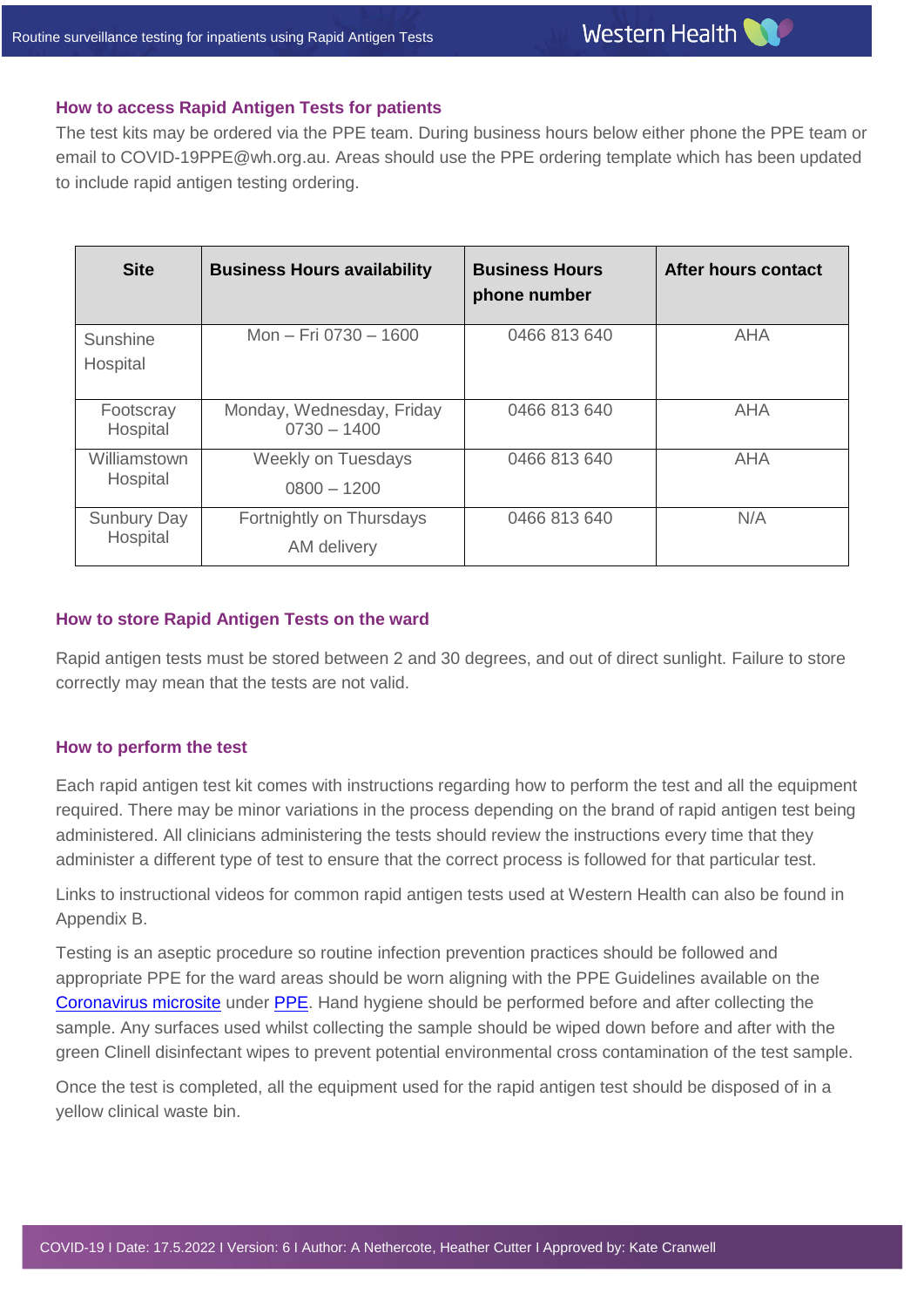#### **Reading the results**

Each test has a reader which provides the result. Results must only be read at the exact time that the instructions on the kit specify they should be ready. This is often at 15 minutes, but may vary depending on the test. The clinician administering the test should set a timer to ensure that the test result is read at the correct time.

Generally, a negative results is represented by a single line 'control' line in the reader and a positive result is represented by two lines in the reader. If no lines appear, or a line appears in the test location but not the control, the test is invalid and should be re-administered.

#### **Results management**

#### **Positive results:**

- All patients who record a positive rapid antigen test should be treated as COVID-19 positive. In addition:
	- o Within hours the Infection Prevention team should be notified immediately, if out of hours the Contact Tracing Team Leader should be notified (via Switch) until 2200hrs. After 2200hrs the Deisolation team should be notified (via Switch).
	- $\circ$  Place an N95 mask on the patient and any other patients in shared bay/room
	- o Contact and Airborne transmission based precautions should be implemented
	- $\circ$  A rapid PCR test should be ordered and collected promptly for the patient
	- $\circ$  If the patient starts exhibiting COVID symptoms and has a positive RAT result they should be transferred to a COVID ward preferably in a single room pending PCR results. If the patient remains asymptomatic and has no other COVID risk factors they should be transferred to a SCOVID ward preferably in a single room pending PCR results.
	- o If transferred to a shared bay on a COVID/SCOVID ward all patients must be in a ventilation hood
	- $\circ$  A ventilation hood may be required for the positive case if there is no ability to move the patient in the short term and no single room is available on the ward.

#### **Invalid results:**

Western Health

- Patients who record an invalid rapid antigen test result should be tested again immediately;
- Inpatients who record two invalid rapid antigen test results should have a nose/throat PCR collected immediately and ordered as a rapid test;
- Depending on the reason for the test, these patients may be required to isolate while waiting for result. Please consult your Nurse in charge of the relevant area or Infection Prevention for advice.

It is important to note that a negative result does not exclude infection with SARS-CoV-2. Where suspicion of infection remains, further investigation should be conducted, including the administration of a further SARS-CoV-2 PCR.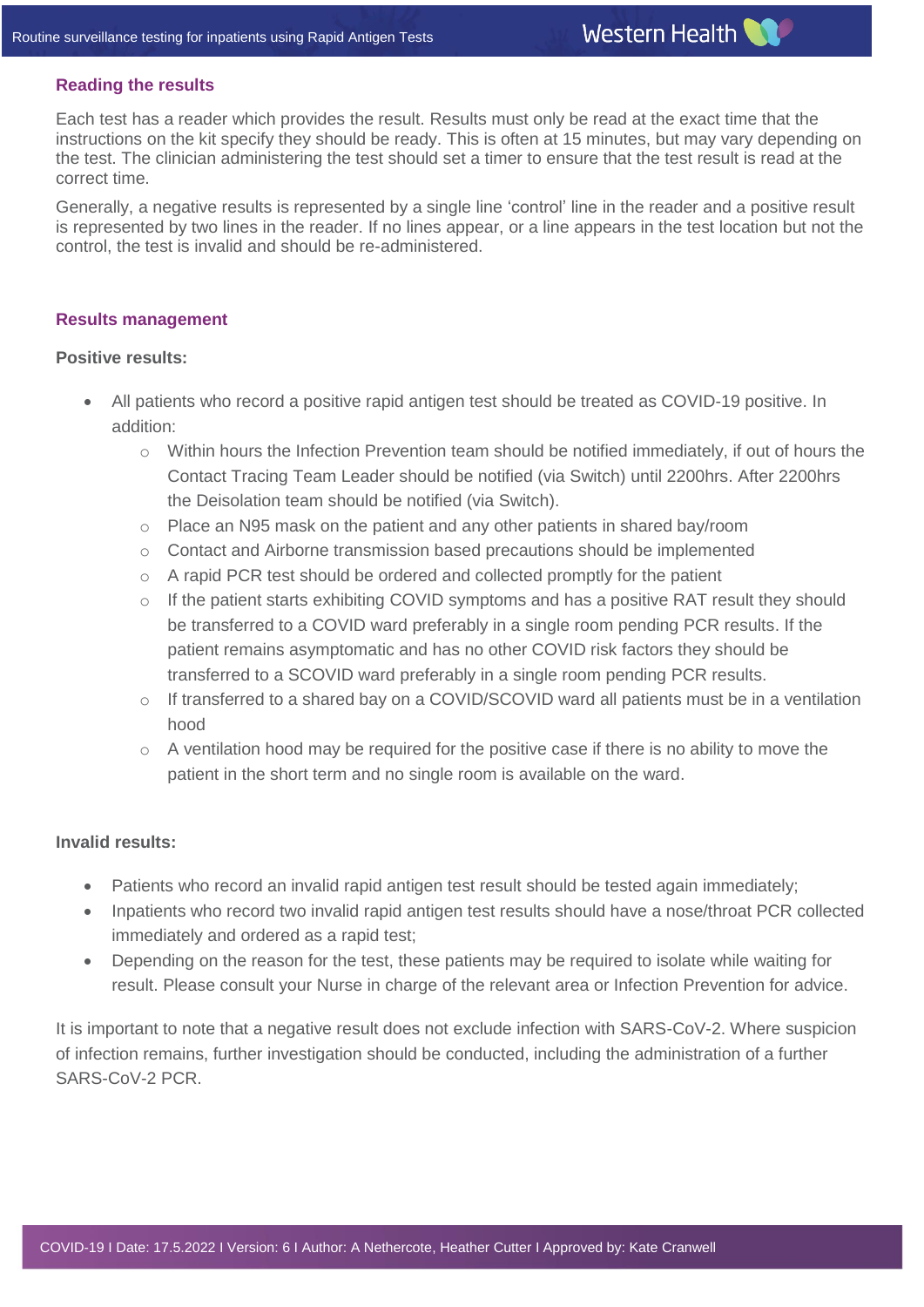## **Patients who record a positive rapid antigen test but have a negative follow up PCR:**

- Patients who record a positive rapid antigen test but have a negative follow up PCR may only be cleared by Infection Prevention, the De-isolation Team or Infectious Diseases.
- Infection Prevention, the De-isolation Team or Infectious Diseases will advise if any further testing is required. They will also advise when and if any precautions may be discontinued.

## **Documenting the results:**

### **Inpatients:**

The results of each Rapid Antigen Test for inpatients should be documented in the following area:

- 1. In the Interactive View under Adult Systems Assessment
- 2. Select Bedside Testing
- 3. Document the result under COVID-19 Rapid Antigen Test Result

Refer to the EMR Quick Reference Guide 'Documenting a Rapid Antigen Test Result in Interactive View' on the **Coronavirus microsite** for further information and screenshots.

## **Documentation in the Emergency Department:**

The results of each Rapid Antigen Test should be documented in the following area:

- 1. The clinical notes section of the Emergency Department Information System (EDIS).
- 2. The Bed Specialty requirements section of EDIS to give visibility to the Bed Office and in the EDIS dashboard.
- 3. The initial EMR COVID screening tool in the designated section for Rapid Antigen Results.

## **Follow up pathology ordering:**

Western Health

The result of a Rapid Antigen Test should be included in the clinical notes section of a pathology order for a COVID PCR swab. This allows the laboratory to validate the type of PCR test that has been requested.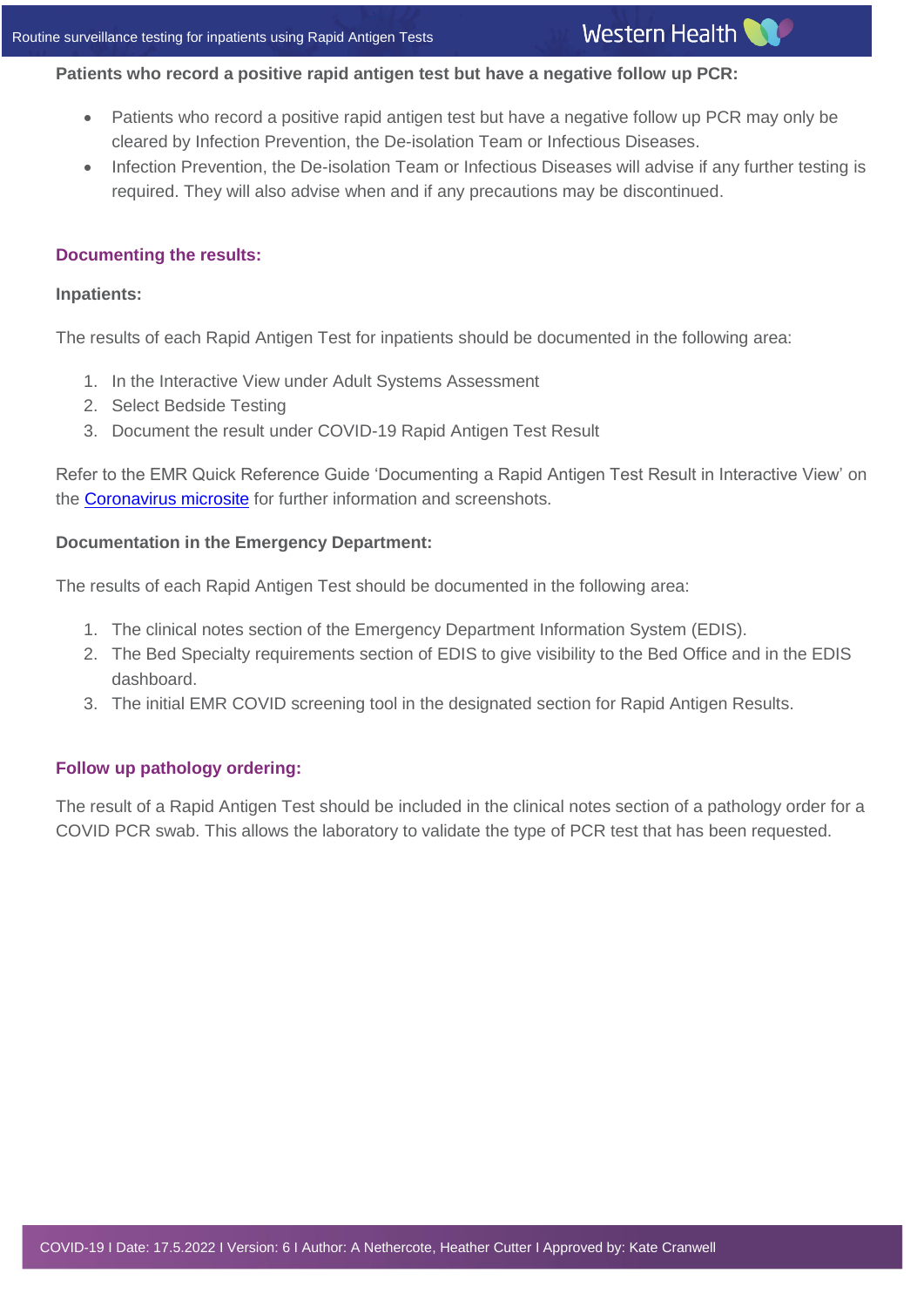## **Routine surveillance testing for inpatients using Rapid Antigen Tests**

Updated 17 May 2022

**COVID - 19** 

**Western Health** 

Be Safe -- Be Smart -- Be Kind

## **Appendix A: Flowchart of surveillance regime:**